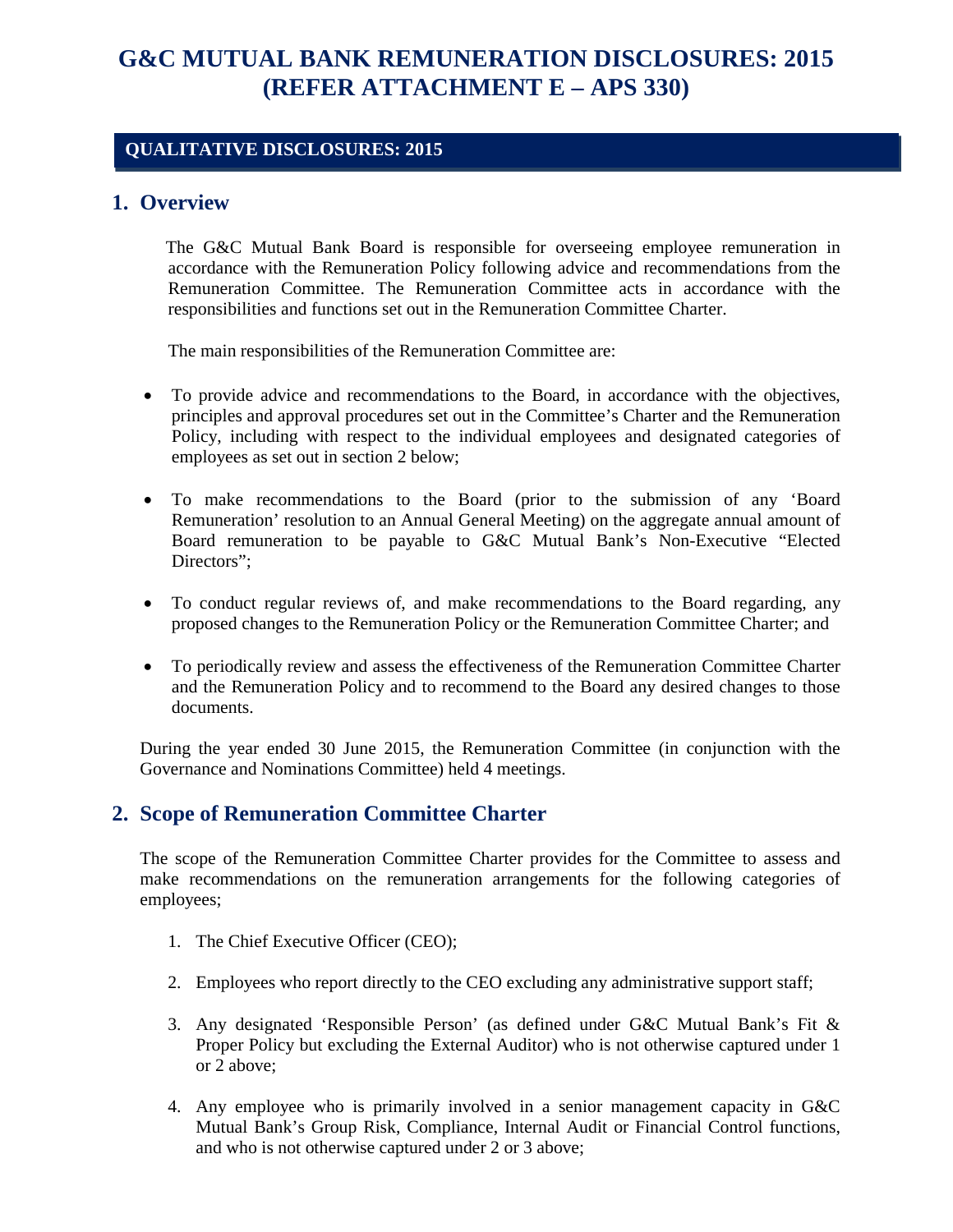- 5. Any employee who receives (or has the potential to receive) a significant proportion of their total annual remuneration in the form of performance-linked bonuses or incentive payments;
- 6. Any external (i.e. non-employee) individual or organisation that is contracted to G&C Mutual Bank on terms which may entitle the person or organisation to receive incentive payments **and** who provides services of a kind which, in the opinion of the Remuneration Committee, could have the potential to adversely affect the long-term financial soundness of G&C Mutual Bank; and
- 7. Any external (i.e. non-employee) individual or organisation that is contracted to G&C Mutual Bank for the primary purpose of providing services relating to risk management, compliance, internal audit or financial control, and in relation to which the total cost of the services to be provided in any financial year exceeds or is expected to exceed \$30,00 0, but excluding any such contractual arrangement that has been separately and explicitly approved by the Board or/or the Board Risk Committee .

During the year ended 30 June 2015, there were no G&C Mutual Bank employees or external parties who were captured under categories 5, 6 or 7 above. With the exception of the individual employees and designated categories of employees in  $1 - 7$  above, the Board has delegated to the CEO the responsibility for determining the remuneration arrangements for G&C Mutual Bank employees (including **all** employees who are subject to the terms of the current Enterprise Agreement 2014 – 2017).

### **3. Responsible Persons & Material Risk-takers**

As at 30 June 2015, the following G&C Mutual Bank employees were classified as 'Responsible Persons' under G&C Mutual Bank's Fit and Proper Policy:

- (a) Chief Executive Officer;
- (b) Deputy Chief Executive Officer;
- (c) Chief Financial Officer;
- (d) Chief Operating Officer;
- (e) Chief Risk Officer; and
- (f) Senior Manager Internal Audit.

During the year ended 30 June 2015, there were no G&C Mutual Bank employees who received or had the potential to receive a significant portion of their total remuneration in the form of variable or performance-linked payments.

## **4. Objectives of Remuneration Policy**

 The Remuneration Policy is designed to support G&C Mutual Bank's strategic and commercial objectives while at all times ensuring compliance with the Corporations Act and applicable APRA prudential standards.

The main objectives of G&C Mutual Bank's remuneration framework are:

• To attract and retain suitably skilled and experienced employees;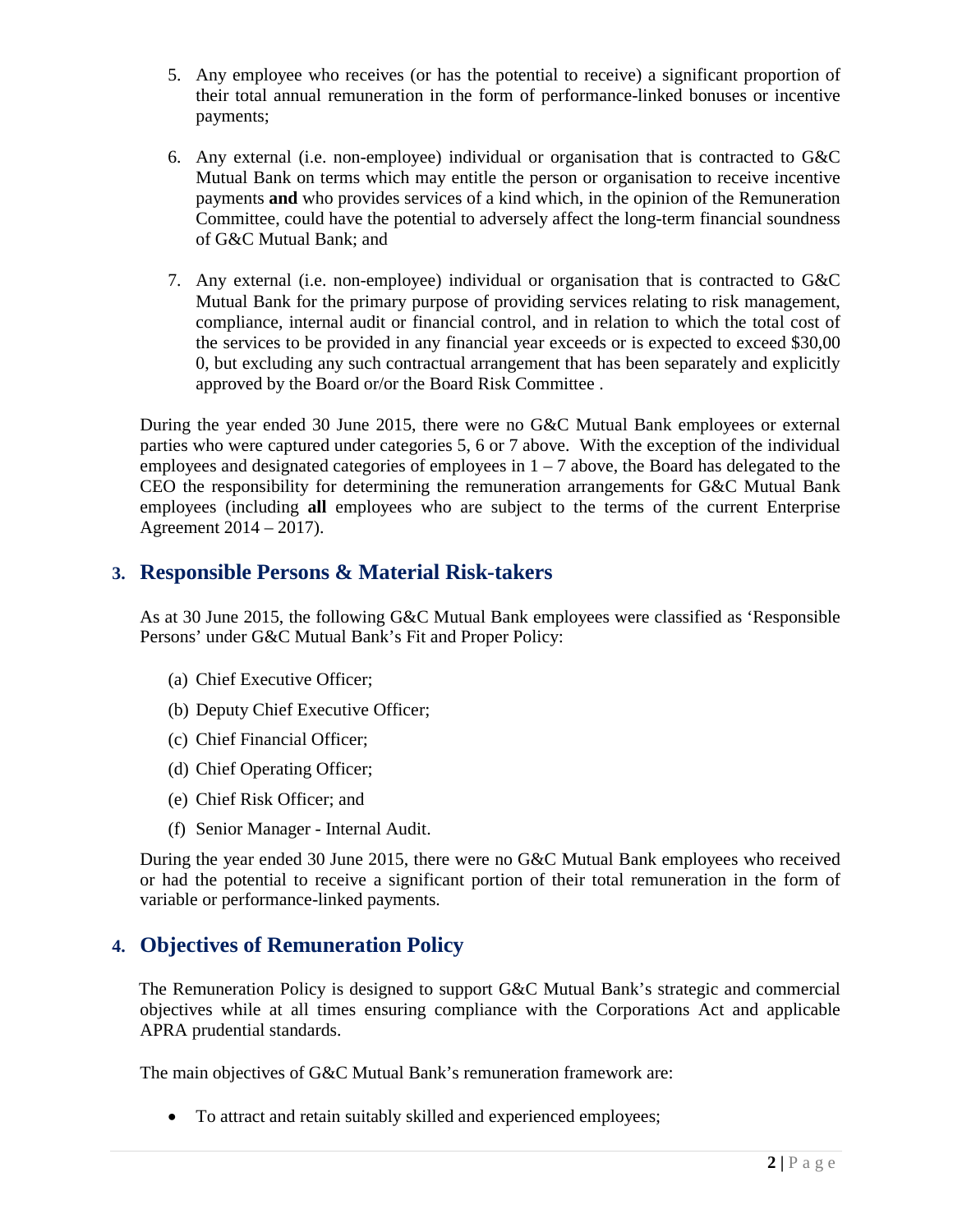- To minimise the risk of G&C Mutual Bank being exposed to the sudden or unexpected departure of key management personnel;
- To ensure that the structure of employee remuneration supports G&C Mutual Bank's long-term financial soundness; and
- To ensure that any variable remuneration components are appropriately structured such that they provide **no incentive** for any employee (whether acting alone or collectively with others) to engage in imprudent risk-taking.

The Remuneration Policy is reviewed annually and was last reviewed by the Remuneration Committee and the Board in June 2015.

## **5. Variable Remuneration Components: Principles and Approval Procedures**

The remuneration arrangements for employees who are primarily involved, at a senior management level, in G&C Mutual Bank's Group Risk, Compliance, Internal Audit and Financial Control functions (including the annual review of those arrangements and any material changes to those arrangements) are approved by the Remuneration Committee following recommendations from the CEO and the Chair of the Risk Committee. The remuneration arrangements for G&C Mutual Bank employees falling within the above categories are not permitted to incorporate **any** component of variable or performance-linked remuneration.

In accordance with the Remuneration Policy and the applicable Employment Contracts, the remuneration arrangements for employees holding the positions described in  $3$  (b) – (d) above may include a mix of fixed and variable (i.e. performance-linked) remuneration. Any variable short term remuneration component for the holders of those 3 positions is not permitted to exceed, with respect to any financial year, 20% of the amount of fixed remuneration that those employees are entitled to receive in the applicable year. The remuneration arrangements for employees holding the position described in 3 (a) above may include a mix of fixed and variable (i.e. performance-linked) remuneration. Any variable short term remuneration component for the holders of that position is not permitted to exceed, with respect to any financial year, 30% of the amount of fixed remuneration that the employee is entitled to receive in the applicable year. The approval for any such short term variable remuneration is at the total discretion of the Board, and can only be made following a supporting recommendation from the Remuneration Committee and subject to the Board being satisfied that the making of any proposed payment would not have an adverse affect on the financial soundness of G&C Mutual Bank.

The remuneration arrangements for the employees in 3 (a) – (d) above may also incorporate, at the total discretion of the Board following a supporting recommendation from the Remuneration Committee, a long term variable remuneration component, but only on condition that:

- (a) The long term remuneration component is specifically designed to promote employee retention over a desired timeframe and to mitigate the risk of the relevant employees departing unexpectedly before that date; and
- (b) The applicable amount is only payable subject to the Board being satisfied that making of the payment will not have an adverse affect on the financial soundness of G&C Mutual Bank.

As at 30 June 2015, none of the remuneration arrangements for the employees in 3 (a) – (d) above incorporated any form of variable long term remuneration.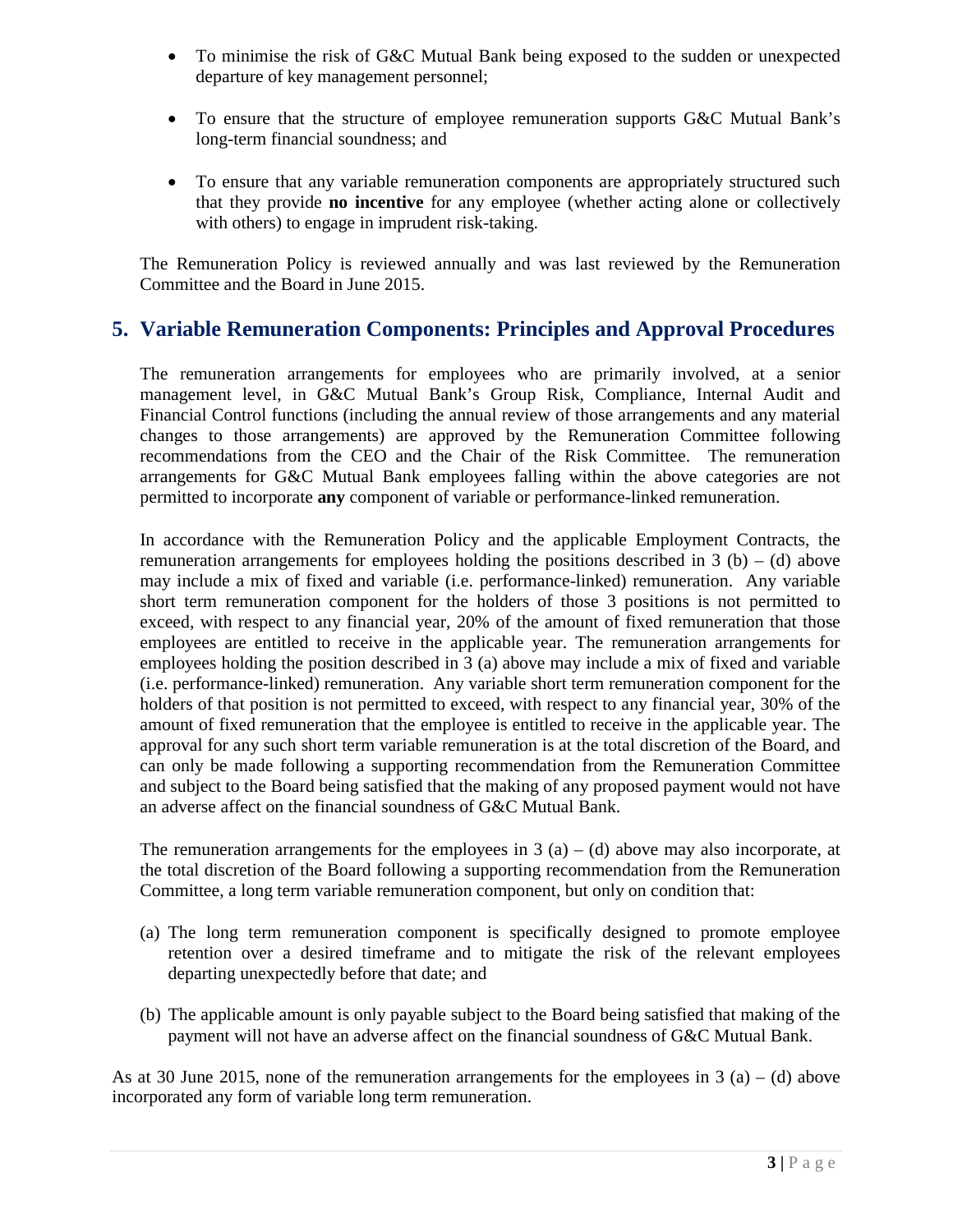## **1. Quantitative Remuneration Disclosures: Decision-making Body**

During the 2014/15 financial year, the Board held 8 meetings and the Remuneration Committee (in conjunction with the Governance & Nominations Committee) held 4 meetings. The Board is the main body responsible for overseeing remuneration matters in accordance with the Remuneration Policy. The Remuneration Committee is responsible for making recommendations to the Board in accordance with the parameters and procedures set out in its Charter and the Remuneration Policy. The total aggregate remuneration paid to Board members in the 2014/15 financial year is set out in Table 1 below.

| Table 1: Aggregate Board Remuneration   | 2015       |
|-----------------------------------------|------------|
| Total remuneration of all Board members | 312,178.76 |

#### **2. Quantitative Disclosures: Remuneration of 'Senior Managers' and other 'Material Risk Takers'**

Tables 2 and 3 below include, with respect to all employees who are classified as 'Senior Managers'\* under the Remuneration Policy, the information that is required to be disclosed under APS 330 Attachment E Clause  $3(h) - (k)$ .

*\*[Note: The category of 'Senior Managers' includes all employees who are defined as 'Responsible Persons' under the Remuneration Policy and APRA Standard CPS 520 Fit & Proper.]*

Tables 4 and 5 include, with respect to all employees other than Senior Managers who are classified as 'Material Risk Takers'\*\*, the information that is required to be disclosed under APS 330 Attachment E Clause  $3(h) - (k)$ .

*\*\*[Note: The category of 'Material Risk Takers' includes all employees other than 'Senior Managers' whose activities may potentially affect the financial soundness of the organisation and whose total remuneration includes a significant proportion of variable performance-linked remuneration components.]*

|                                                                              | 2015                    |              |  |
|------------------------------------------------------------------------------|-------------------------|--------------|--|
| Table 2: All Senior Managers -<br><b>Components of Variable Remuneration</b> | <b>No. of Employees</b> | Total $(\$)$ |  |
| <b>Number of Senior Managers</b>                                             | 6                       | N/A          |  |
| Number & Value of Discretionary Bonuses                                      |                         | 181,673.55   |  |
| Number & Value of Guaranteed Bonuses                                         | NIL                     | <b>NIL</b>   |  |
| Number & Value of Sign-on Payments                                           | NH.                     | <b>NIL</b>   |  |
| Number & Value of Termination Payments                                       | NH.                     | NIL.         |  |